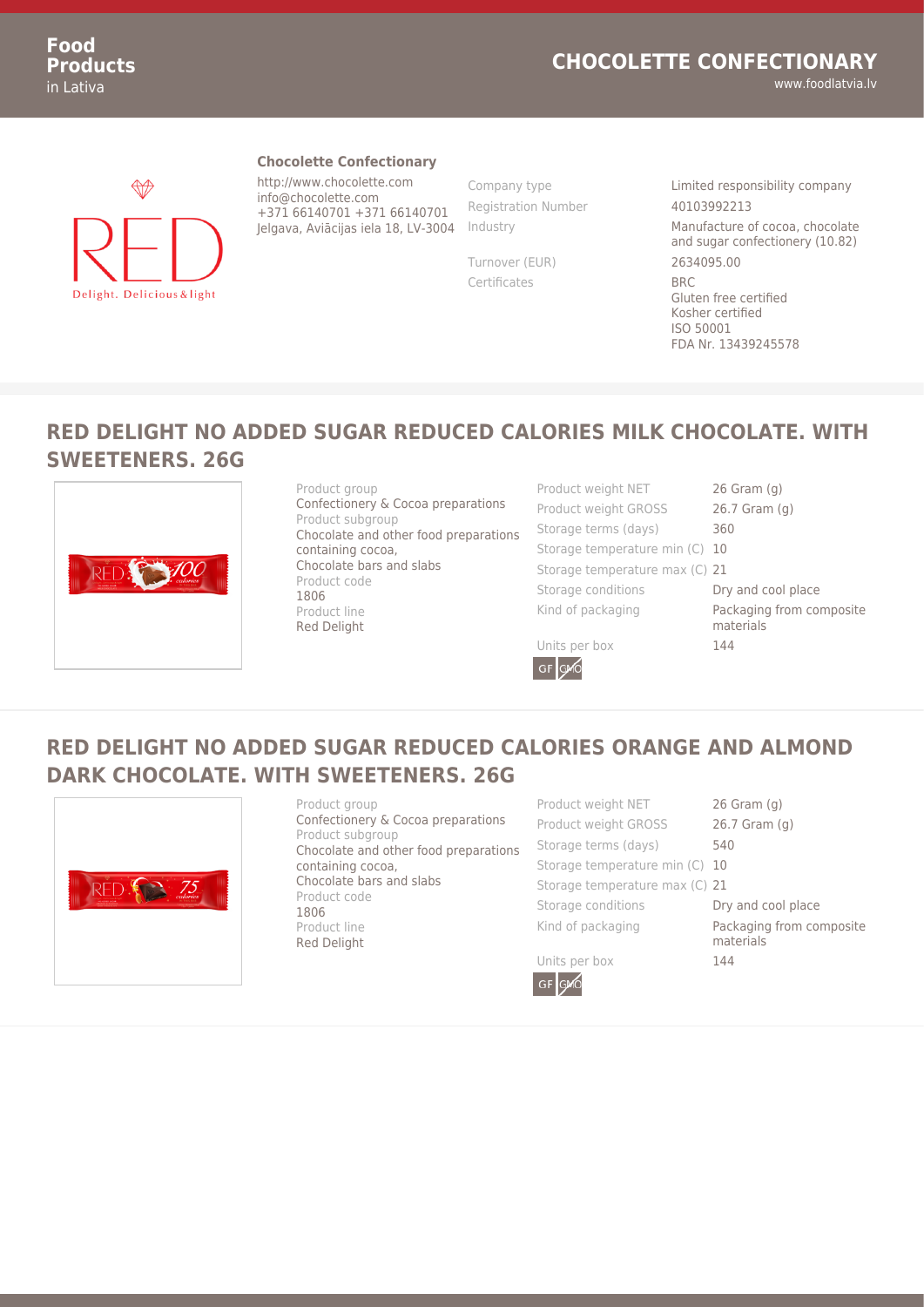#### **RED DELIGHT NO ADDED SUGAR REDUCED CALORIES MILK CHOCOLATE «RED FRUITS». WITH SWEETENERS. 100G**



Product group Confectionery & Cocoa preparations Product subgroup Chocolate and other food preparations containing cocoa, Chocolate bars and slabs Product code 1806 Product line Red Delight

Product weight NET 100 Gram (g) Product weight GROSS 110 Gram (g) Storage terms (days) 360 Storage temperature min (C) 10 Storage temperature max (C) 21 Storage conditions **Dry and cool place** Kind of packaging **Packaging from composite** 

materials

Units per box 120



## **RED DELIGHT NO ADDED SUGAR REDUCED CALORIES ORANGE AND ALMOND DARK CHOCOLATE. WITH SWEETENERS. 100G**



Product group Confectionery & Cocoa preparations Product subgroup Chocolate and other food preparations containing cocoa, Chocolate bars and slabs Product code 1806 Product line Red Delight

Product weight NET 100 Gram (g) Product weight GROSS 110 Gram (g) Storage terms (days) 540 Storage temperature min (C) 10 Storage temperature max (C) 21 Storage conditions **Dry and cool place** Kind of packaging **Packaging from composite** 

materials

Units per box 120

GF GMO

## **RED DELIGHT NO ADDED SUGAR REDUCED CALORIES MILK CHOCOLATE. WITH SWEETENERS. 100G**



Product group Confectionery & Cocoa preparations Product subgroup Chocolate and other food preparations containing cocoa, Chocolate bars and slabs Product code 1806 Product line Red Delight

Product weight NET 100 Gram (g) Product weight GROSS 110 Gram (g) Storage terms (days) 360 Storage temperature min (C) 10 Storage temperature max (C) 21 Storage conditions **Dry and cool place** Kind of packaging **Packaging from composite** 



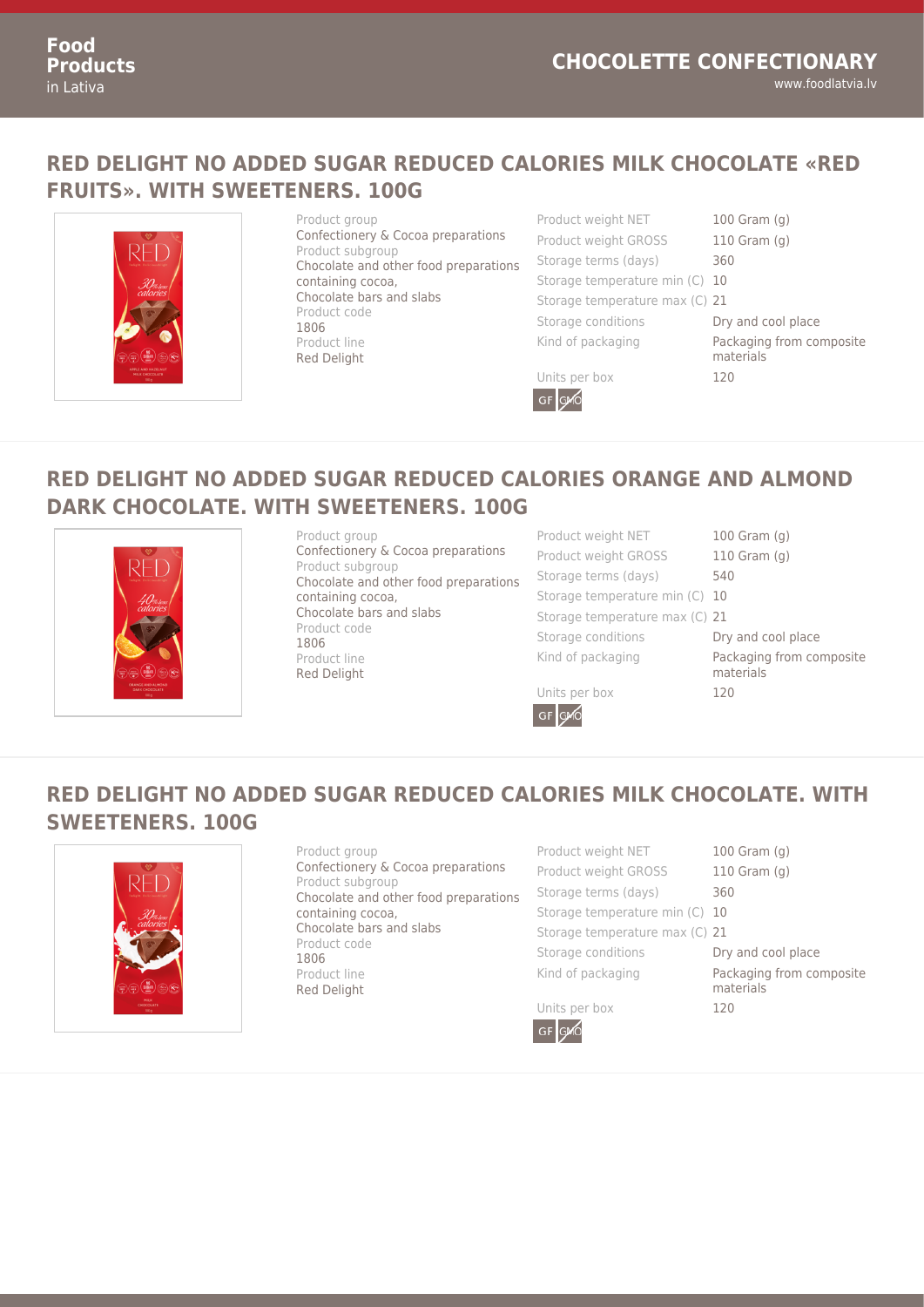#### **RED DELIGHT NO ADDED SUGAR REDUCED CALORIES DARK CHOCOLATE. WITH SWEETENERS. 26G**



## **RED DELIGHT NO ADDED SUGAR REDUCED CALORIES MILK CHOCOLATE PRALINES WITH COCONUT FILLING. WITH SWEETENERS. 132G**



Product group Confectionery & Cocoa preparations Product subgroup Chocolate and other food preparations containing cocoa, Chocolate box Product code 1806 Product line Red Delight

Product weight NET 132 Gram (g) Product weight GROSS 202 Gram (g) Storage terms (days) 300 Storage temperature min (C) 10 Storage temperature max (C) 21 Storage conditions **Dry and cool place** Kind of packaging **Packaging from composite** 

materials

Units per box 8

GF GMO

## **RED DELIGHT NO ADDED SUGAR REDUCED CALORIES MILK CHOCOLATES WITH NUT FILLING. WITH SWEETENERS. 132G**



Product group Confectionery & Cocoa preparations Product subgroup Chocolate and other food preparations containing cocoa, Chocolate box Product code 1806 Product line Red Delight

Product weight NET 132 Gram (g) Product weight GROSS 202 Gram (g) Storage terms (days) 270 Storage temperature min (C) 10 Storage temperature max (C) 21 Storage conditions **Dry and cool place** Kind of packaging **Packaging from composite** 



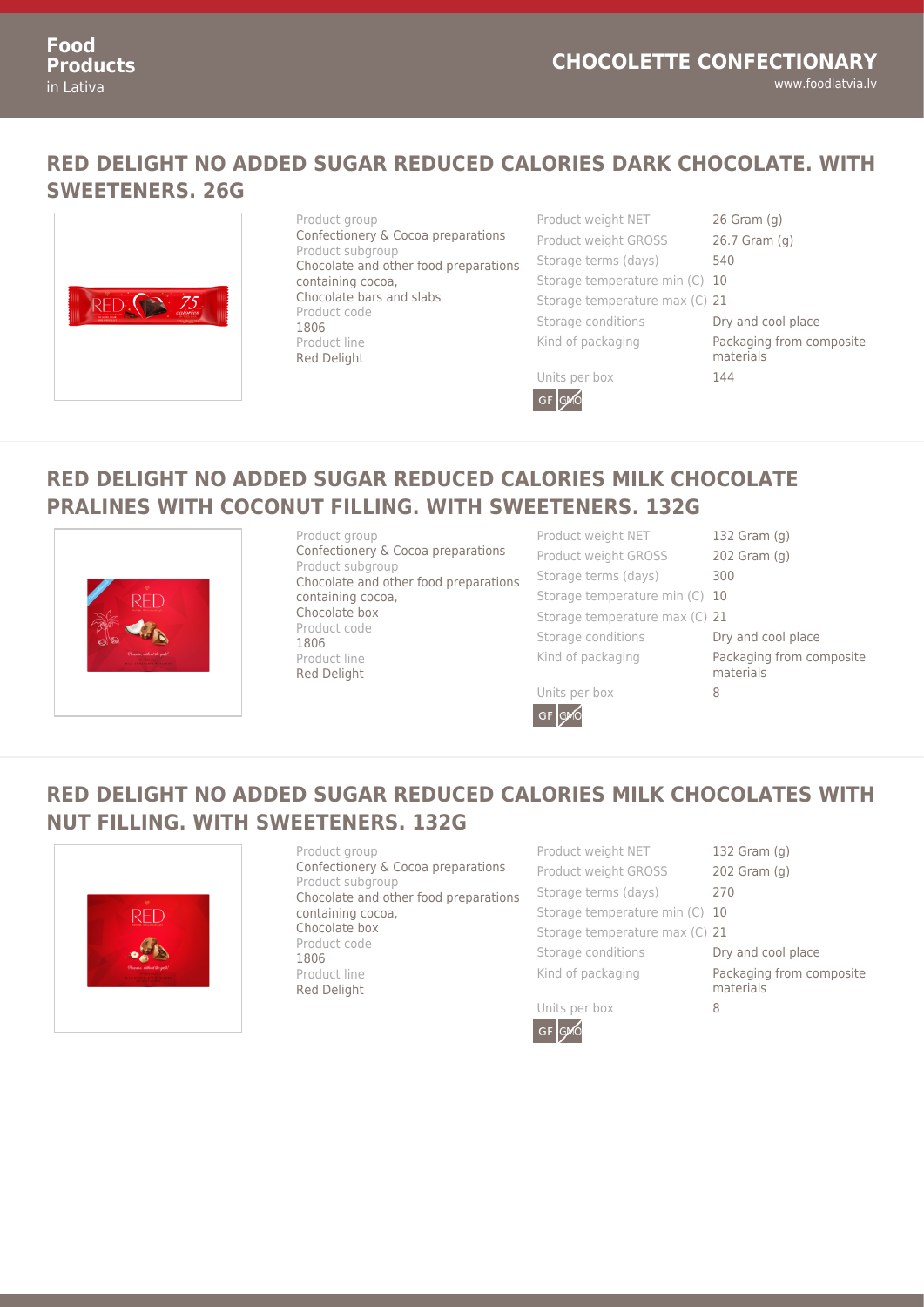### **RED DELIGHT NO ADDED SUGAR REDUCED CALORIES HAZELNUT AND MACADAMIA MILK CHOCOLATE. WITH SWEETENERS. 26G**



Product group Confectionery & Cocoa preparations Product subgroup Chocolate and other food preparations containing cocoa, Chocolate bars and slabs Product code 1806 Product line Red Delight

Product weight NET 26 Gram (g) Product weight GROSS 26.7 Gram (g) Storage terms (days) 360 Storage temperature min (C) 10 Storage temperature max (C) 21 Storage conditions **Dry and cool place** Kind of packaging **Canadia** Other Units per box 144



## **RED DELIGHT NO ADDED SUGAR REDUCED CALORIES MILK CHOCOLATE WITH NUT FILLING. WITH SWEETENERS.110G**



Product group Confectionery & Cocoa preparations Product subgroup Chocolate and other food preparations containing cocoa, Chocolate bars and slabs Product code 1806 Product line Red Delight

Product weight NET 110 Gram (g) Product weight GROSS 120 Gram (g) Storage terms (days) 270 Storage temperature min (C) 10 Storage temperature max (C) 21 Storage conditions **Dry and cool place** Kind of packaging **Packaging from composite** materials Units per box 120

GF GVO

### **RED DELIGHT NO ADDED SUGAR REDUCED CALORIES EXTRA DARK CHOCOLATE, 60% COCOA. WITH SWEETENERS. 100G**



Product group Confectionery & Cocoa preparations Product subgroup Chocolate and other food preparations containing cocoa, Chocolate bars and slabs Product code 1806 Product line Red Delight

Product weight NET 100 Gram (g) Product weight GROSS 110 Gram (g) Storage terms (days) 540 Storage temperature min (C) 10 Storage temperature max (C) 21 Storage conditions **Dry and cool place** Kind of packaging **Packaging from composite** 

Units per box 120 GF GAO

- 
- 
-